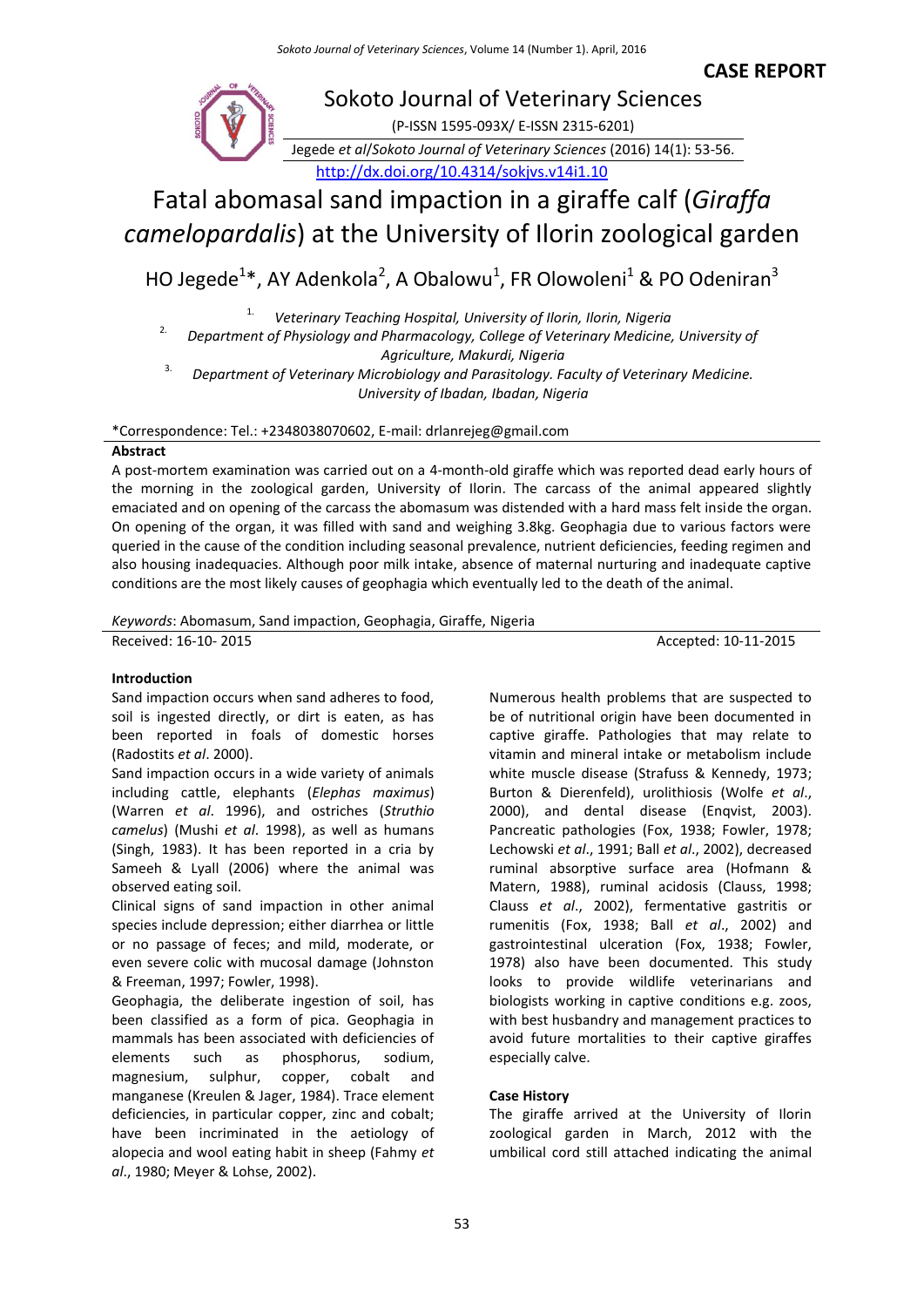

was less than 2 months old (Langman, 1977). The animal was fed with about 4 litres of whole milk (cattle) twice daily for the first month of introduction to the zoo without any mineral supplementation. It was housed in a 7 by 7 foot pen with sharp sand as bedding material. On the second month of introduction the animal, milk feeding was ceased; instead the animal was fed about 1 kg of wheat offal, guinea corn and leaves of the African copaiba balsam tree (Igi-iya) *Daniellia oliveri* (Quattrocchi, 2012) as food. The animal was found dead 3 weeks later by the zoo workers. No signs of colic or abdominal discomfort were noticed before closing hours a day prior to death.

A postmortem examination was carried out in an attempt to diagnose the cause of death. The entire carcass was slightly emaciated (Plate 1) with a resolved wound on the medial aspect of the right forelimb at the level of the carpus. On opening of the carcass it was noticed that the abomasum was very large and distended with a hard mass felt inside. On dissecting through the gastrointestinal tract, there were large deposits of sand filling the abomasum which weighed 3.8kg (Plate 2). No other peritoneal lesions were observed. All other organs appeared normal.

#### **Discussion**

First-year giraffe calf mortality in captivity may be as high as 45% as reported by Lackey & LaRue, (1997) and as high as 75% in the wild due to predation (Foster, 1966). Wasting and sudden death are frequently reported in the literature and anecdotally; malnutrition and peracute mortality syndrome (Fox, 1938), serous fat atrophy and peracute mortality syndrome (Fowler, 1978), mineral imbalances and wasting (Junge & Bradley, 1993), poor milk intake (Flach *et al*., 1997), hypoglycemia and chronic energy malnutrition (Ball *et al*., 2002), therefore the sudden death is



**Plate 1**: Emaciated carcass **Plate 2**: Enlarged abomasum filled with sand

not a strange occurrence in giraffes. At this time, the true proportion of captive

giraffe mortality caused by nutritional pathologies is unknown.

Geophagia and osteophagia is a common feature of the feeding routine of the southern giraffe (*Giraffa camelopardis giraffa*) during the months from April to November and geophagia was primarily exhibited by sub-adult giraffe (Langman, 1978). Although all age classes can be affected as it is a common behaviour in free-ranging giraffe (Seeber *et al.,* 2012). The ultimate cause of the geophagia is still uncertain (Neser, 2001). This incidence occurred in the month of May.

Due to the association of the condition to mineral deficiencies (Kreulen & Jager, 1984); A deficiency in cobalt has been associated with pica in cattle (Kreulen & Jager, 1984) and a zinc deficiency has been implicated as a cause of geophagia in children (Hambidge *et al*., 1987). It is possible that lack of supplementation of essential minerals in the milk could also be the cause of the problem as hand reared giraffe calves should be given supplements like calcinol, evion and other feed concentrates in milk (Khadri & Valandikar, 2002).

In calves and sheep that are temporarily deserted by their dams, hunger was suggested as a driver for geophagy (Neser, 2001). The recorded quantity to be fed to hand reared giraffe calves at 2-4 months is 1.2-1.6 litres of milk 6 times daily and supplement with browse and concentrates (Khadri & Valandikar, 2002).

The use of sharp sand as bedding gave an avenue and availability of sand to be consumed hence materials like straw, saw-dust or mulch can be used instead (Lorraine, 2003). Control of sand impaction has been achieved by preventing access to pastures that contain sand and by not feeding animals on the ground (Johnston & Freeman, 1997).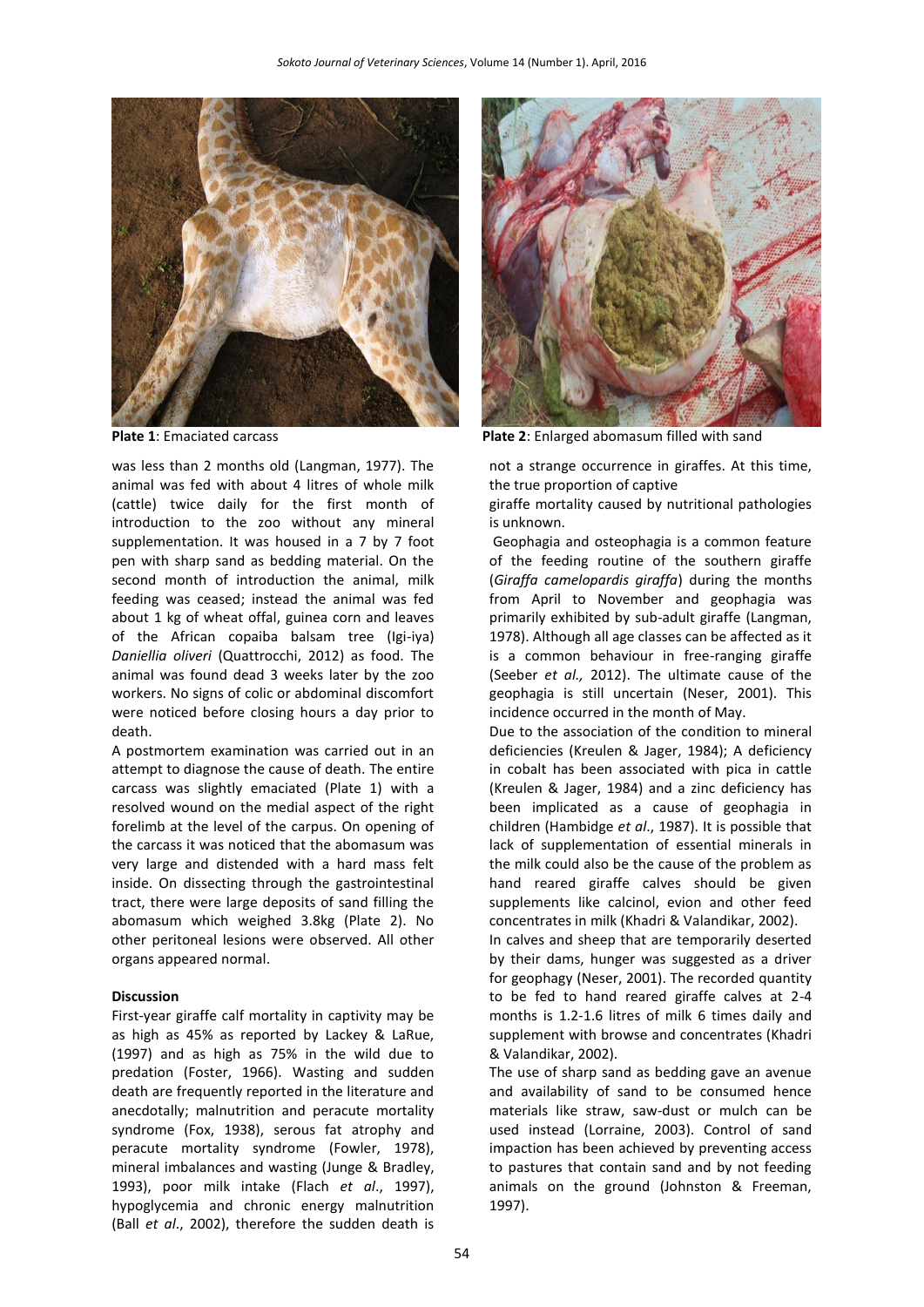Hediger (1955) and Hediger (1964) considered restricted movement due to space limitations to be one of the primary contributors to captivityinduced stress, and some of the earliest studies of abnormal behaviour in captive animals supported this contention (Levy, 1944). More recent work has also suggested an adverse effect of confinement in small spaces. In one study of the impact of captivity on 35 different species of carnivore, infant mortality in captivity and stereotypic locomotion in the form of pacing was found to correlate positively with species home range size in the wild (Clubb & Mason, 2003; Clubb & Mason, 2007). The 7 by 7 foot pen was therefore considered grossly inadequate and a larger perimeter fencing of 200 by 300 feet was constructed.

# **References**

- Ball RL, Kearney C, Burton M, Dumoneux G & Olsen JH (2002). Morbidity and mortality related to hypoglycemia and chronic energy malnutrition in captive giraffe. In: *Proceedings of 35th Annual American Association of Zoo Veterinarians Conference held Milwaukee, Wisconsin.* Pp 180-185.
- Burton MS & Dierenfeld ES (1990). Comparisons of vitamin E injectables in giraffes (*Giraffa Camelopardalis reticulata*). In: *Proceedings of 23rd Annual American Association of Zoo Veterinarians Conference held Padre Island Texas.* Pp 198-201.
- Clauss M (1998). Feeding giraffe (*Giraffe camelopardis*) Unpublished Masters thesis. Royal Veterinary College, University of London. London, UK: University of London. Pp 114.
- Clauss M, Lechner-Doll M, Flach EJ, Wisser J & Hatt J-M (2002). Digestive tract pathology of captive giraffe (*Giraffa camelopardalis*) an unifying hypothesis. *European Association of Zoo and Wildlife Veterinarians Fourth Scientific Meeting*, Heidelberg, Germany. Pp 99-107.
- Clubb R & Mason G (2003). Captivity effects on wide-ranging carnivores. *Nature*, **425**(7): 473–474.
- Clubb R & Mason G (2007). Natural behavioural biology as a risk factor in carnivore welfare: How analysing species differences could help zoos improve enclosures. *Applied Animal Behaviour Science.* **102**(3-4): 303–328.
- Enqvist KE (2003). Dental disease and serous atrophy of fat syndrome in captive giraffes (*Giraffa camelopardalis*). Minneapolis, MN: In: Proceedings of the

Evidence of the ingestion of small quantities of soil by calves and lambs is frequently observed during routine post mortem examinations (Graham *et al*., 1994), therefore making it difficult to achieve a clinical diagnosis of the problem.

Calf mortality due to poor milk intake has been reported by Flach *et al*. (1997), in this case, we strongly believe that milk withdrawal was the primary cause of death coupled with inadequate captive conditions; as the second infant giraffe which had its milk intake and quality boosted survived and is doing well till date in the 200 by 300 feet perimeter fencing constructed by the zoo. This to our knowledge is the first reported case of Fatal Abomasal sand impaction reported in wild ruminants in Nigeria.

> 36th Annual conference of the American Association of Zoo Veterinarians conference held at Minneapolis, Minnesota. Pp 86-89.

- Fahmy F, Amer AA, Abd-el-Aziz H & Abd-el-Roaf M (1980). Wool as an effective tool of some deficiency diseases. *Assiut Veterinary Medical Journal,* **7**(13/14): 262-270.
- Flach EJ, Thornton SM, Kirkwood JK & Sainesbury AW (1997). Chronic loss of condition with persistent neutrophilia in a reticulated giraffe (*Giraffa camelopardalis*). In: *Proceedings of the 33rd Autumn British Veterinary Zoological Society.* London, UK. Pp 33-37.
- Foster JB (1966). The giraffe of Nairobi National Park: home range, sex ratios, the herd, and food. *East African Wildlife Journal*, **4**:(1) 139-148.
- Fowler ME (1978). Peracute mortality in captive giraffe*. Journal of American Veterinary Medical Association* **173**(9): 1088-1093.
- Fowler ME (1998). *Medicine and Surgery of South American Camelids. Second edition,* Iowa: State University, Iowa. Pp 364– 370,337– 350.
- Fox H (1938). The giraffe. Some notes upon the natural characters of this animals, its care and its misfortune. In: *Zoo, editor. Report of the Penrose Research Laboratory, formerly the Laboratory and Museum of Comparative Pathology.* Philadelphia, PA: Zoological Society of Philadelphia. Pp 35- 67.
- Graham TW, Thurmond MC, Mohr FC, Holmberg ML & Keen CL (1994). Relationships betweenmaternal and foetal liver copper, iron, manganese and zinc concentrations and fetal development inCalifornia